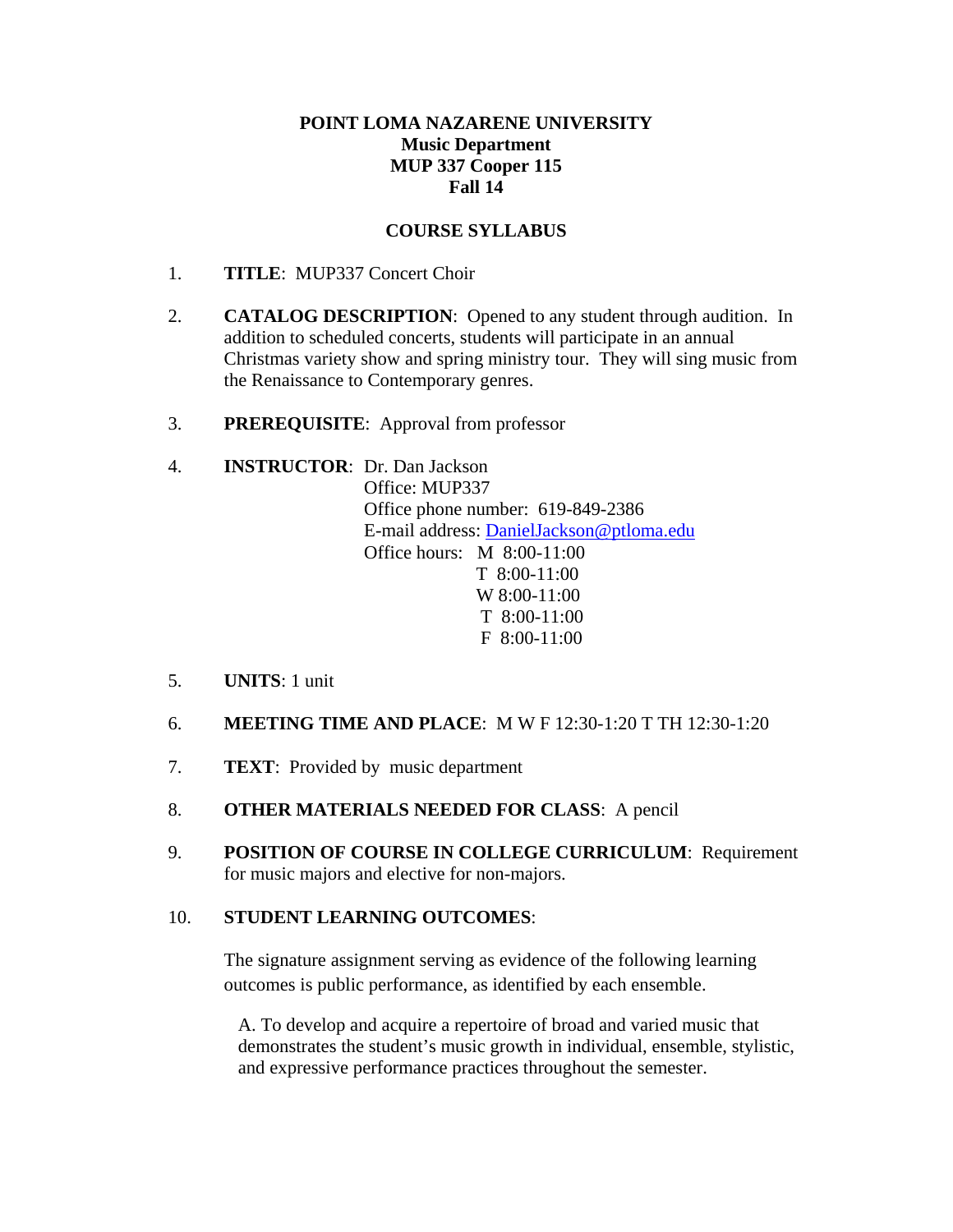B. To develop a ministry-oriented approach to concerts, annual tours, and chapel performances.

C. To cultivate a positive working environment that reflects Christian values outlined in Galatians 5:22-23, while maintaining academic rigor in the pursuit of excellence.

- 11. **METHODS USED IN THE COURSE**: Students will learn though active participation in music enjoy the process
- 12. **CLASS PREPARATION**: Students are expected to listen to music that Concert Choir is rehearsing and be prepared to sing a variety of vocal literature.

#### 13. **EVALUATION**:

- A. 1/3 of grade will attendance
- B. 1/3 of grade will active participation
- C. 1/3 of grade will be from practical assignments
- 14. **ATTENDANCE POLICY**: All students will be given 100 points possible for attendance. One point will be deducted for each **unexcused** tardy and three points will be deducted for all unexcused absences. Students are to notify Amy before an absence or tardy occurs so that the absence/tardy can be excused. There will be no penalty for **excused** absences or tardies.

# **15. Attendance Policy for Point Loma Nazarene University Music Department**

Students will be advised each term of the schedule of specific ensemble performance obligations they are expected to meet; missing a scheduled performance will result in 1-3 full grades lower (see Attendance/Participation Policy below). It is expected that the ensemble performances will take precedence over outside commitments. Students may only petition an absence penalty for circumstances that are beyond their control such as sickness and personal family matters.

1. Ensemble grades are based on attendance, attitude, and achievement. Students are required and expected to perform to the utmost of their ability, displaying a professional attitude in rehearsals and concerts.

Absences due to illness or of a personal nature should be cleared with the conductor of your assigned ensemble. Requests due to personal injury must be accompanied by medical documentation. Timely reporting will help students to avoid penalties due to absence from rehearsals or concerts.

3. At their discretion, conductors may excuse students from rehearsals or concerts for PLNU activities.

4. At their discretion, conductors will have a choice of lowering up to three full grade for missing a performance event. For example, a missed performance for service club may only be docked by one grade while a spring concert would bring a grade down by three full letter grades.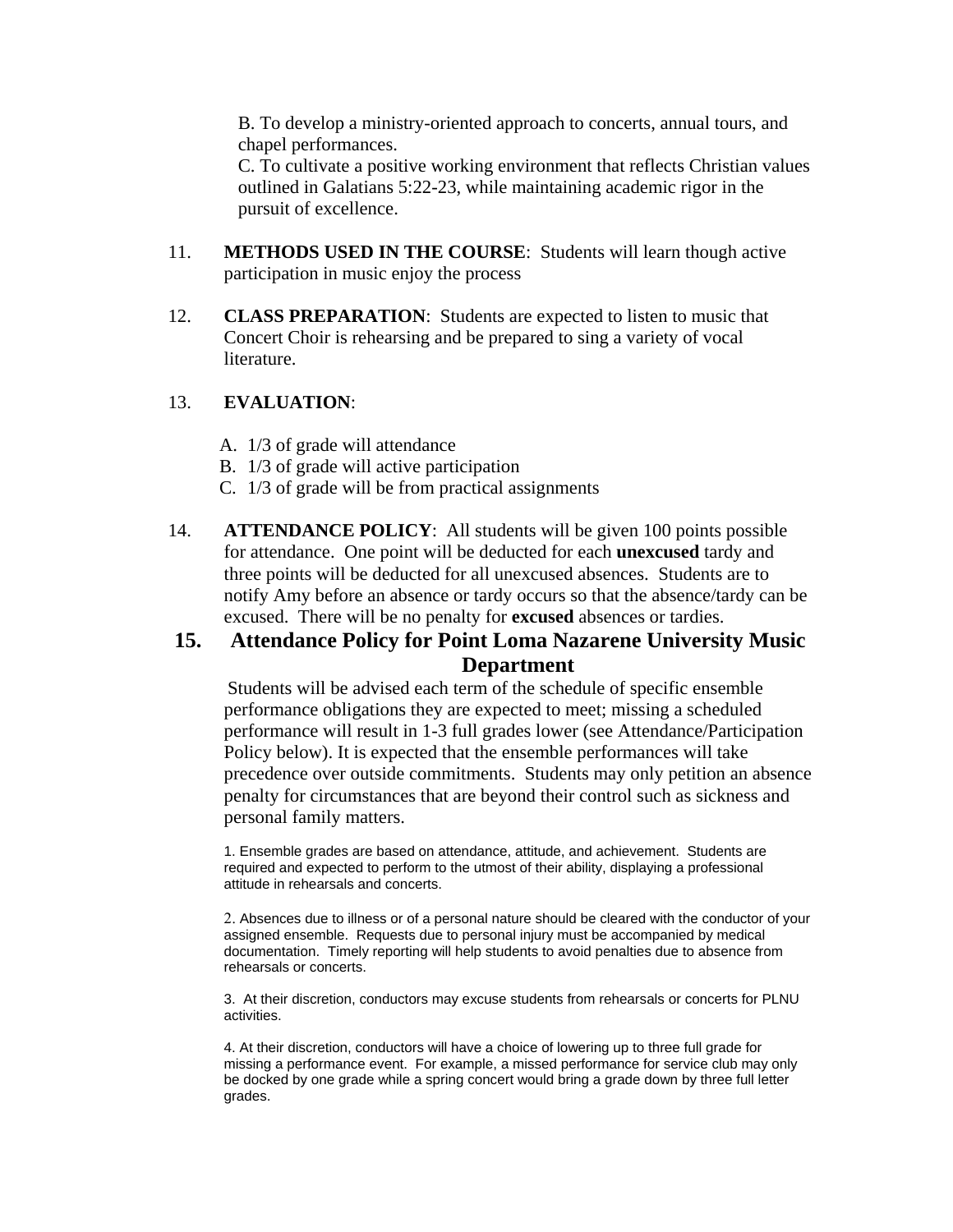5. Failure to meet the basic guidelines above may result in a student forfeiting their scholarship.

This policy above, instituted by the PLNU Music Department states the minimum requirement for all courses. Individual professors **do not** have the option of establishing a more lenient policy; they may, however, establish a more rigorous policy, which is to be described in their course syllabus.

- 16. **CHORAL UNION ATENDANCE POLICY**: All Freshman Concert Choir members who have not performed in two semesters of Choral Union, music majors, and scholarship students are required to sing in this ensemble. Failure to complete the choral union requirement will result in two full grades lower. Rehearsals are  $2<sup>nd</sup>$  Quad, T-Th, 12:30-1:20 + One Monday evening in December), or Monday evenings, 7:00-9:30. Students provide their own score (\$10).
- 17. **INSTRUCTOR AVAILABLITIY**: Students may call or e-mail Dr. Jackson for a private conference. I also have an open door policy. If you drop by my office and I am available, please come in.

# POINT LOMA NAZARENE UNIVERSITY CHOIR 2014-2015

# FALL SCHEDULE

| <b>DATE</b>                    | <b>EVENT</b>                                          | <b>GROUP</b> |                      | <b>TIME</b> |             |
|--------------------------------|-------------------------------------------------------|--------------|----------------------|-------------|-------------|
| OCT <sub>4</sub><br><b>SAT</b> | WORKSHOP AND BEACH PARTY CONCERT CHOIR                |              |                      |             | $9AM-1:30$  |
| FRI-SUN OCT 31-NOV. 1          | <b>EXTOL RETREAT</b>                                  |              | <b>EXTOL</b>         |             | 5:30 Depart |
| FRI. NOV 7                     | PLNU INVITATION CHORAL FESTIVAL                       |              | <b>CONCERT CHOIR</b> |             | 11:30AM     |
| SAT. NOV. 8                    | <b>BIOLA INVITATIONAL</b>                             |              | <b>CONCERT CHOIR</b> |             | 7AM-5PM     |
| THURS, DEC. 4                  | DRESS REHEARSAL FOR CIDER                             |              | <b>ALL GROUPS</b>    |             | 7:00PM      |
| FRI-SAT. DEC.5-DEC.6           | <b>CIDER CELEBRATION</b><br>(Four Concerts 6 and 8pm) |              | <b>ALL GROUPS</b>    |             | 5:30PM      |